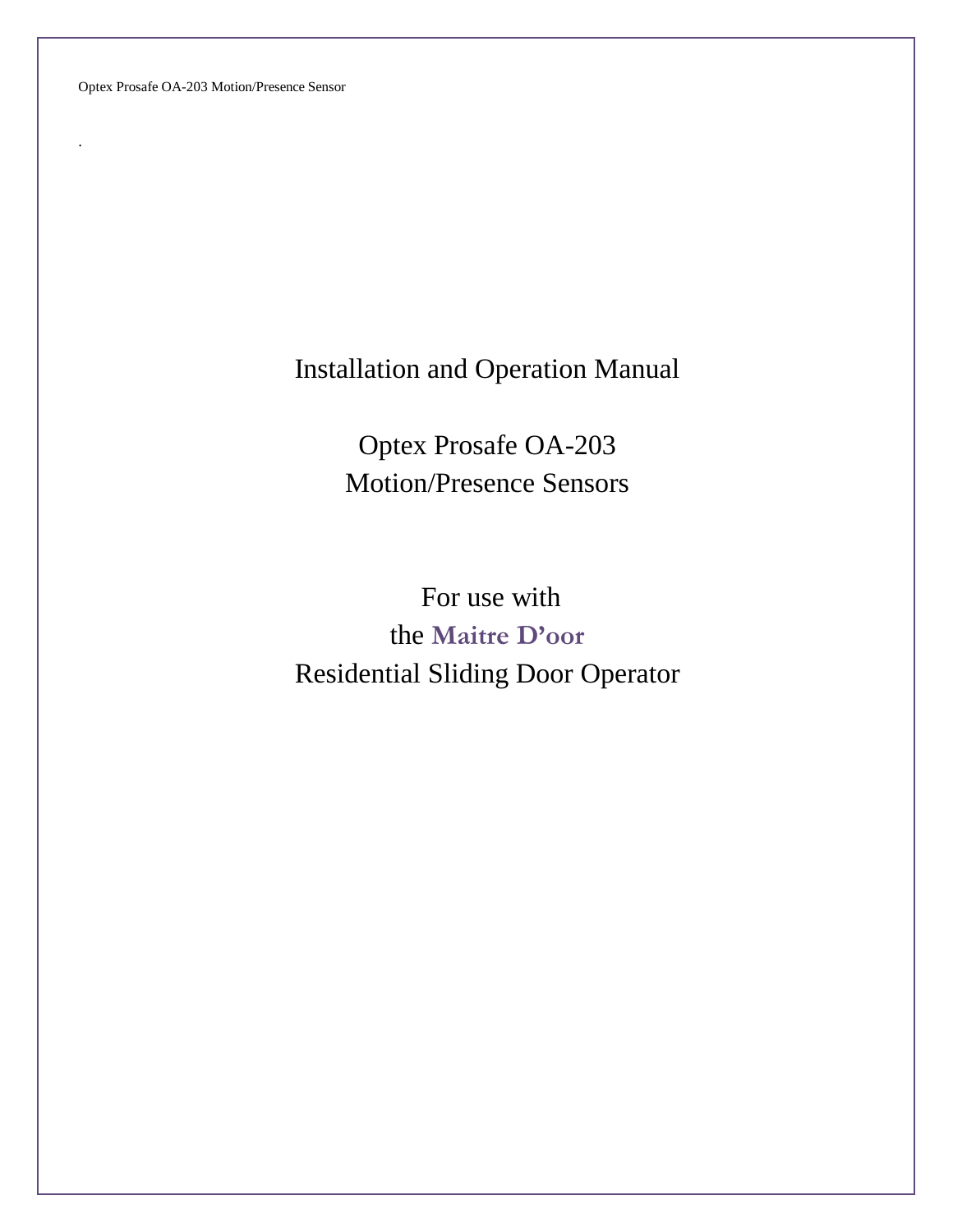## **OUTSIDE SENSOR MOUNTING**



#### **For Brick/Concrete**

- 1. Drill as for drywall/wood construction, or to avoid drilling through masonry:
- $\triangleright$  Drill a 1/4" 5/16" hole through the far end of the fixed door panel's upper corner. (Alternate routing)
- $\triangleright$  Insert rubber grommet (provided) into hole to avoid damage to cable.
- 2. Mount sensor to a flat surface above the door with the screws provided.
	- $\triangleright$  Mount directly to surface. A mounting bracket is not typically used for the outside sensor.
	- $\triangleright$  Align with inside sensor and as low as possible.
	- Shimming may be required if mounted to a slanted surface. Sensor beams must be aimed properly as described in the "Adjust Motion/Presence Sensors" section.
- 3. Feed cable through your pre-drilled hole above the "Operator"
- 4. Route cable across the top of the "Operator" to the unused top-mounting hole. (If Operator is under mounted, cable can be routed above and/or behind operator, taking care not to interfere with the driver).
- 5. Insert the rubber grommet provided into the mounting hole and feed cable through hole to the circuit board, inside the "Operator". (Coat cable with oil to ease feeding through hole)
	- $\triangleright$  Cable can be secured to the top of the "Operator" or, use-wiring duct (optional) to conceal the cable.
- 6. Connect cable to sensor.

**See page 5 for connecting the sensor wires to the circuit board.**

#### **For Drywall/Wood Construction**

- 1 Place a mark just above the "Operators" top edge and approx. 8" in from the doorjamb
- Drill a ¼" -5/16" hole from the inside, out.
- Insert rubber grommet (provided) into hole to avoid damage to cable.

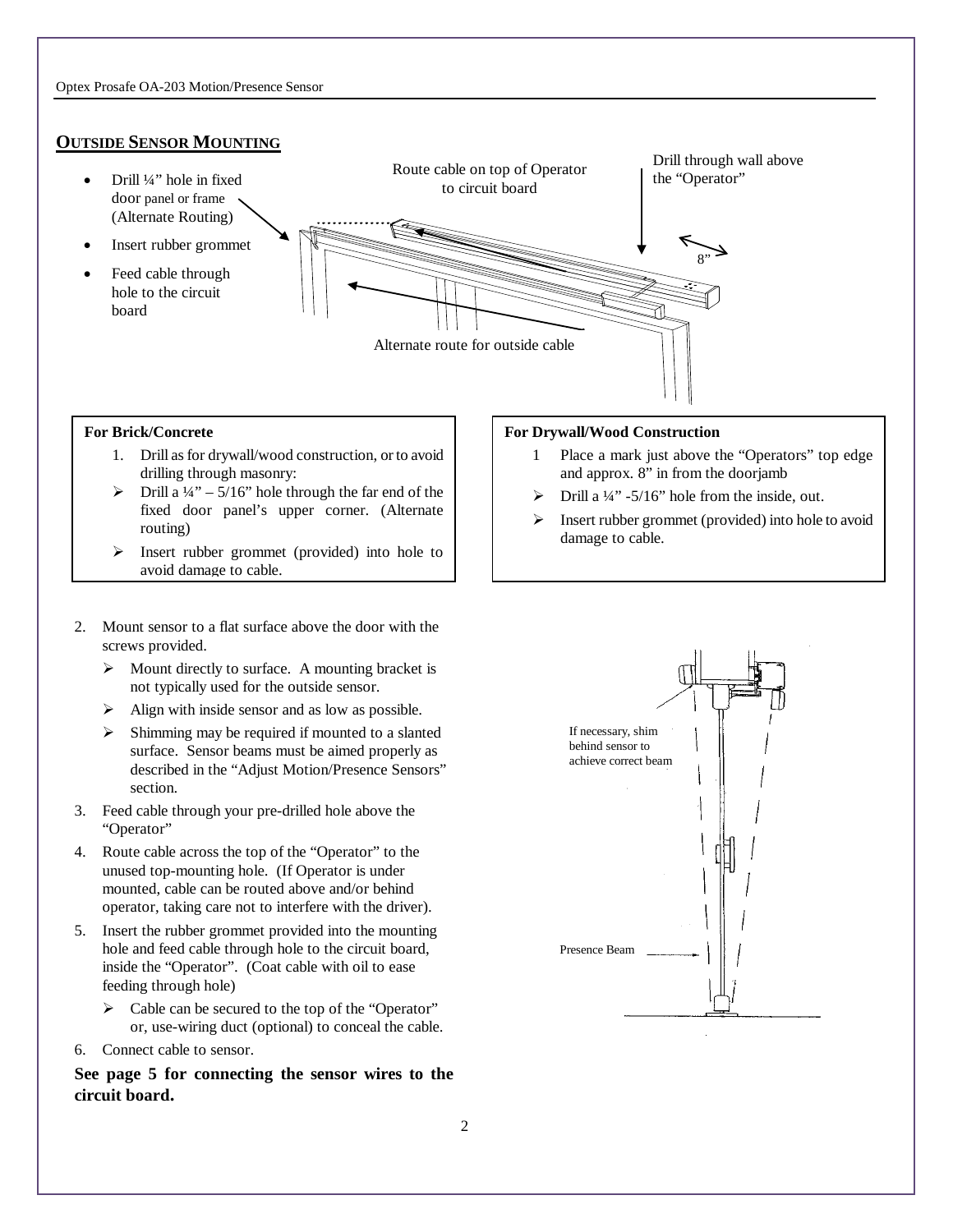## **INSIDE SENSOR MOUNTING**

- 1. Cable is factory installed for a bottom mount. If selecting a top or side mount, see below.
- 2. Attach sensor to the mounting bracket with the screws provided.
- 3. Position edge of mounting bracket adjacent to the grommet and protruding cable wires on the bottom of the "Operator".
	- $\triangleright$  A strip of mounting tape is attached to the mounting bracket.
	- $\triangleright$  Sensor face should be flush and parallel with the "Operator's" face.
	- $\triangleright$  If a long door bracket has been used, it may need to be cut back to avoid interference with the sensor.
- 4. Connect cable to sensor.
	- $\triangleright$  A small notch will need to be cut into the upper corner of the sensor to bring the cable out.



# **TOP OR SIDE SENSOR MOUNTING**

These mountings will allow for additional headroom if needed.

- > Cable will need to be rerouted.
- $\triangleright$  Examine routing of the factory- installed cable.
- For Top Mount, reroute cable in the upper channel of the "Operator".
	- Position sensor out past the "Operator's" face to allow sensor beams to reach the threshold.
	- There is a breakout notch on the top of the sensor cover for the cable.
- $\triangleright$  For Side Mount, re-route in the same channel, bringing the cable end out the side and back of the "Operator".
	- Position sensor to the side and as close to the door /Operator as possible (see above).

Note: Coat cable with a drop of household oil to ease removal and rerouting through holes.

Extra cable length is coiled behind the Circuit Board.

**Adjusting the sensor beams is done after the "Operator if fully installed** 

**Detailed instructions for adjusting the beams start on page 4 of this manual**

**PLEASE READ THE OPTEX SENSOR INSTRUCTIONS CAREFULLY! IMPROPER SET-UP WILL AFFECT THE SAFETY OF YOUR DOOR AND OPERATOR**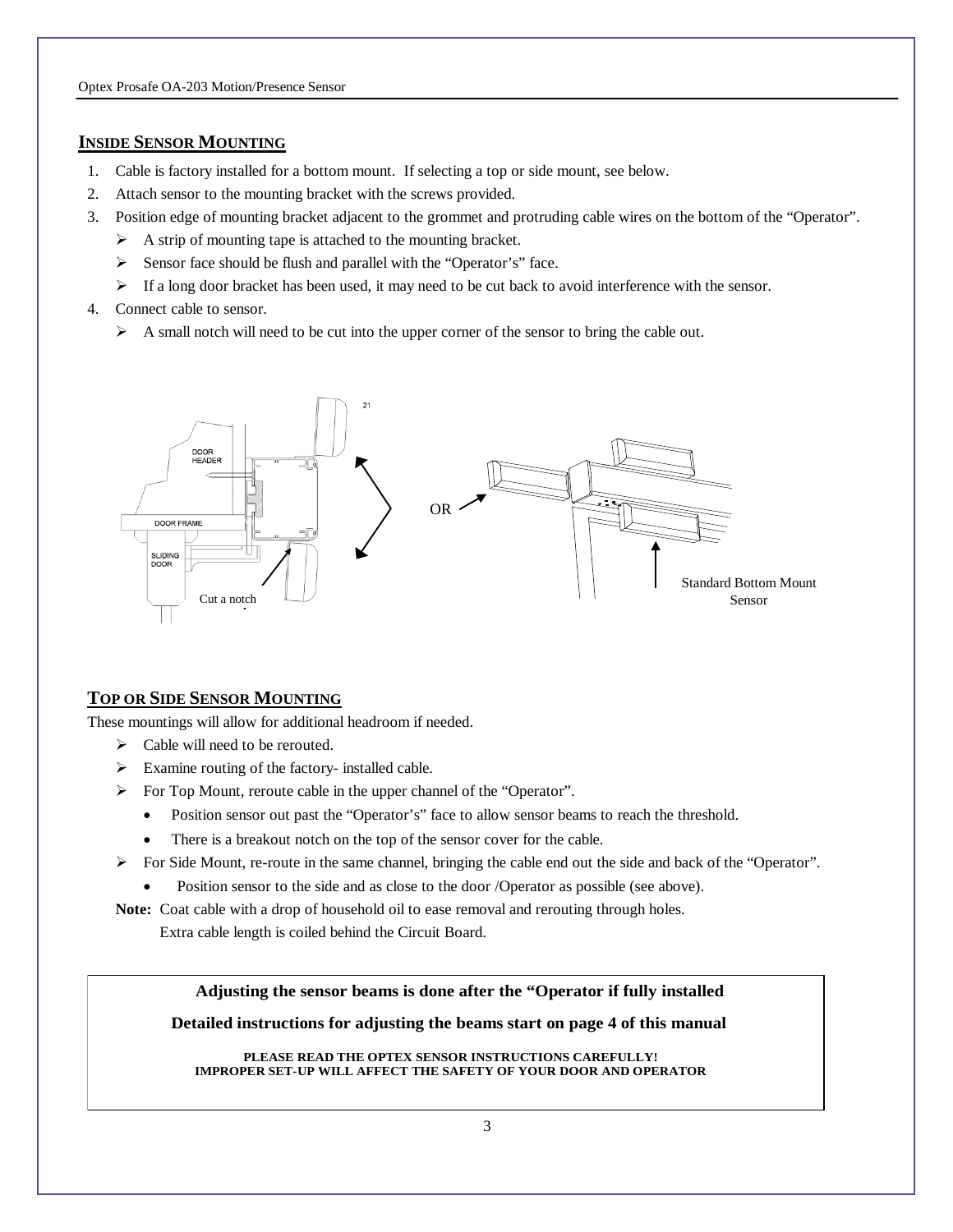## **Wiring Sensors to Circuit Board**

The inside sensor cable has been factory wired for a bottom mount. If changing the mounting, see the instructions on Page 12 and reconnect wires to the circuit board as shown below.

The outside sensor cable has not been installed. Ample length has been supplied to accommodate the different mounting options and a pigtail is attached to the outside sensor connection on the circuit board for ease of connection.

Plan and route the cable.

- 1. Cut cables to length; always leave some extra length.
	- $\triangleright$  This can be coiled and concealed behind the circuit board or in the sensor housing.
- 2. Strip off approx. 1"of outer cable.
- 3. Strip off approx. $1/4 5/16$ " of wire insulation
- 4. Connect to circuit board as shown.

# **CAUTION:**

Operator must be unplugged before connecting sensor wires. Wires must be connected as shown (color coded). Do not mismatch or allow wires to touch. This will short out the circuit board.



Inside sensor to Green

Outside sensor to Red  $\overline{\phantom{0}}$ Color-coded wires:

White to C Green to NO Black to 24VAC Red to 24VAC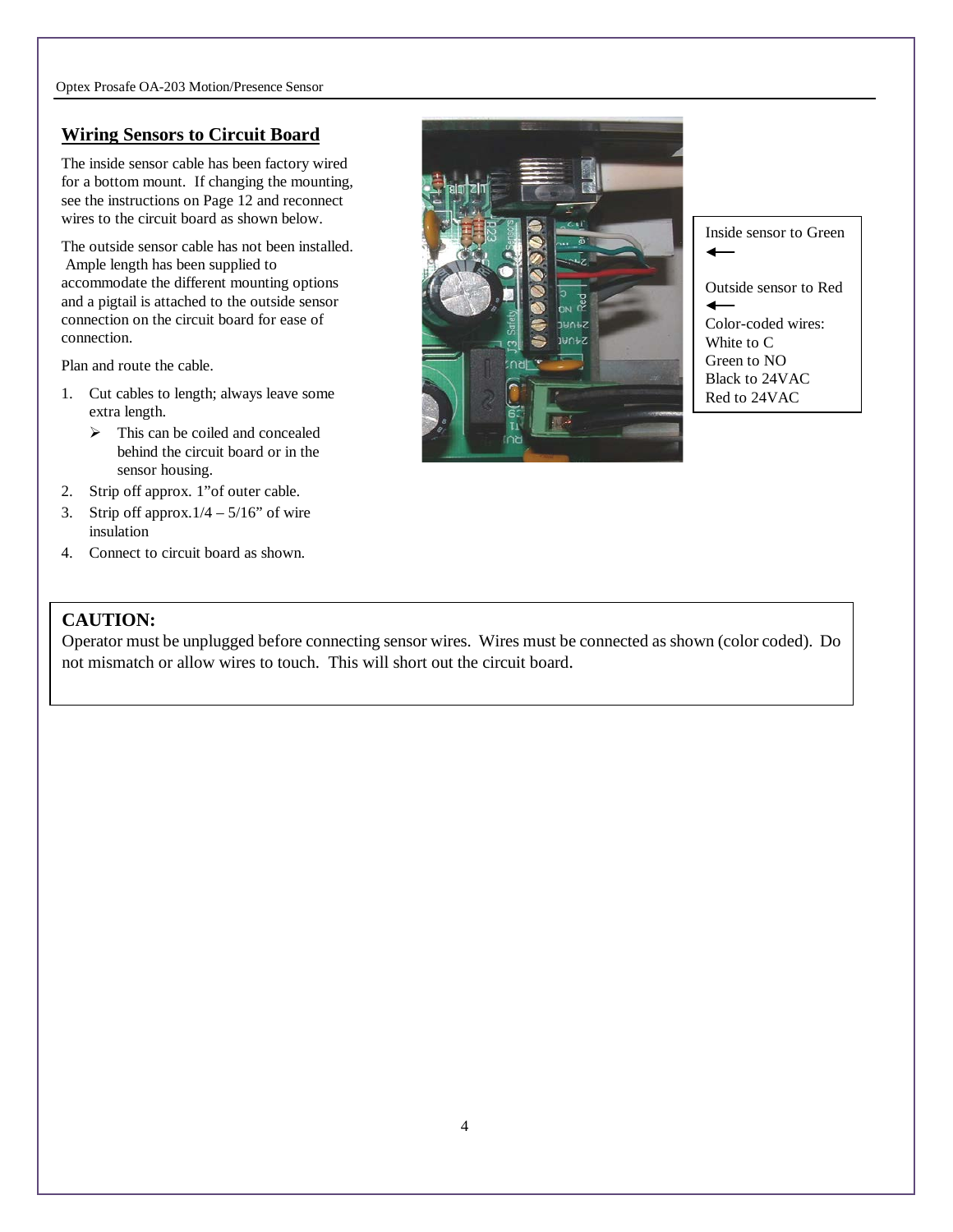### **Adjust Motion/Presence Sensors**

**Proper Set-Up Of Motions/Presence Sensor Beams And Settings Must Be Performed Before Using The Maitre D'oor To Assure Safe Door Operation. Please Follow These Instructions Carefully.**

# **Optex Prosafe OA-203 Motion/Presence Sensor**

**ADDENDUM** to Specifications for use with The Maitre D'oor Residential Sliding Door Operator

This addendum is to be used in conjunction with the Optex Prosafe OA-203C Specifications included with your sensor. The Optex Prosafe OA-203 sensor is a commercial door sensor. This addendum addresses and clarifies the sensor features and set-up when used with the Maitre D'oor **Residential** Sliding Door Operator.



Area adjusting tool is provided (top of sensor, inside cover) for ease of adjustments. A screwdriver or small coin may be used if lost.

**Step 1**: Check to assure sensor is properly connected. Follow door operator instructions for wire connections.

**When adjusting the sensors it is best to turn off the "Operator" by pressing the "Power" button** on the main keypad. This will allow power to the sensor to adjust the beams without activating the door. Use the Power/Operation Indicator light (#8 above) to check pattern detection when adjusting.

- Green indicates standby (ready).
- Orange indicates motion detection
- Red indicates presence/motion detection.

After making any adjustments, stay clear of the pattern for 10 seconds to allow the sensor to adjust to the new setting. The sensor light will turn green (standby/ready) when complete.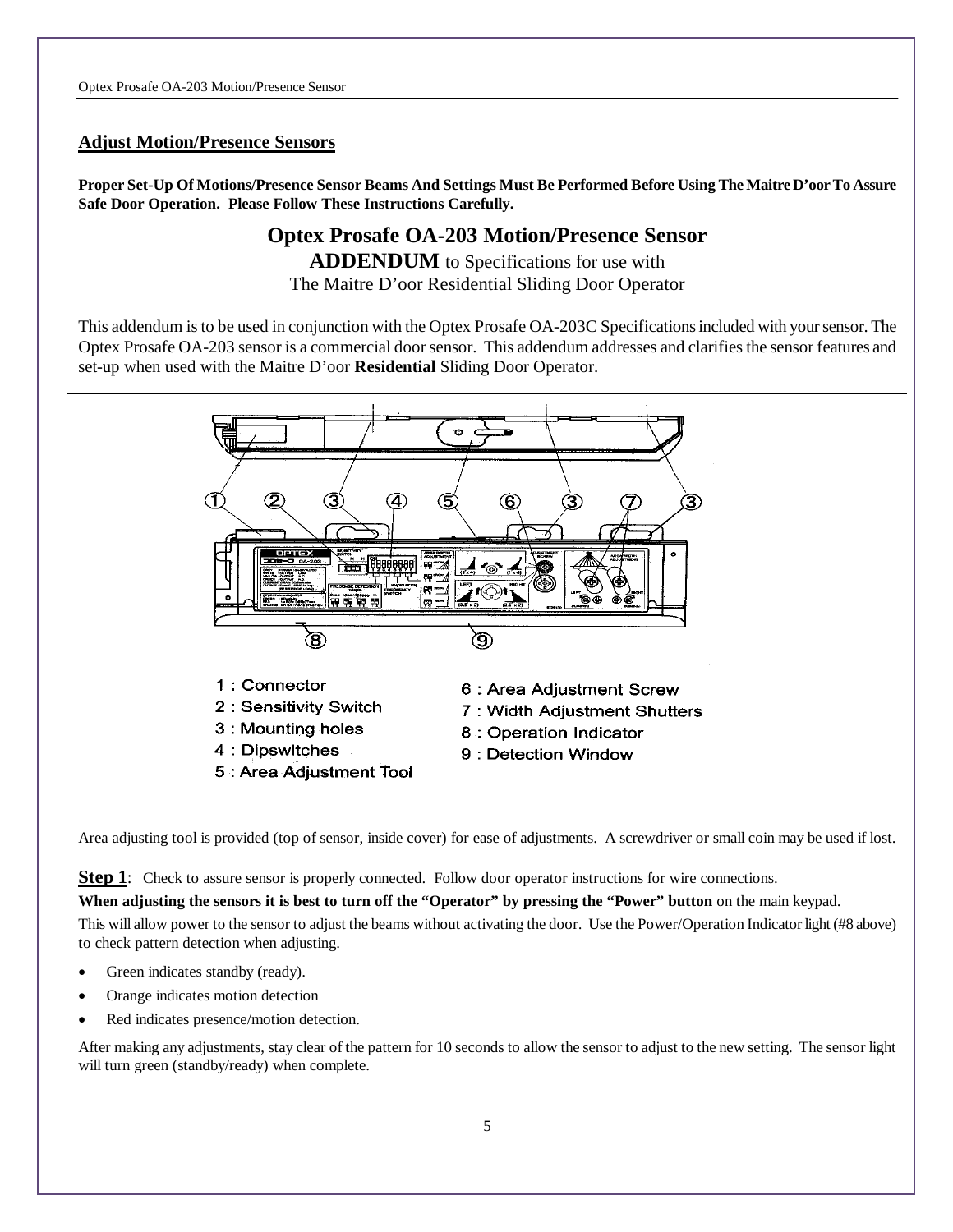| <b>Setting of Sensitivity Switch and Dipswitches</b>                                                                                                                                                                                                                                  |                    |                                                                                                                                                                          |                                                                       |              |
|---------------------------------------------------------------------------------------------------------------------------------------------------------------------------------------------------------------------------------------------------------------------------------------|--------------------|--------------------------------------------------------------------------------------------------------------------------------------------------------------------------|-----------------------------------------------------------------------|--------------|
| Sensitivity Switch                                                                                                                                                                                                                                                                    | <b>Dipswitches</b> |                                                                                                                                                                          |                                                                       |              |
| ON<br>M H<br><b>Setting the Sensitivity</b><br>Normally set to "M."<br>"H" increases the sensitivity and "L" lowers the sensitivity.                                                                                                                                                  |                    | <b>Setting the Frequency Function</b><br>(Interference Prevention)<br>Four different frequencies can be<br>set by adjusting the Dipswitch 3<br>$\frac{1}{3}$<br>and $4.$ | Position Position Position Position<br>3<br>3                         |              |
| When two or more sensors are installed close to each<br>(Note)<br>180sec.<br>other, it is possible that they interfere. When that happens,<br>$\infty$<br>2sec.<br>15sec.<br>change the Frequency.<br><b>Setting the Presence timer</b><br>$\frac{1}{2}$<br>1st Row and 2nd Row from  |                    |                                                                                                                                                                          |                                                                       |              |
| door provide the presence detection.                                                                                                                                                                                                                                                  |                    | <b>Setting the Snow mode</b>                                                                                                                                             |                                                                       | heavy        |
| (1) Select the presence detection time.<br>(2) Turn the power off and on again. Otherwise it may<br>leave door open for the duration of the presence time<br>set.<br>(3) After making sure that the door closes, wait for 10<br>seconds before entering the detection area to set the |                    | Set the Dipswitch5 and 6 to snow<br>normal<br>mode, if the sensor is used in a<br>$\frac{1}{5}$<br>$\frac{5}{6}$<br>region with snow or a lot of insects.                | snow<br>Immunity<br>mode<br>$\frac{1}{6}$<br>$\overline{5}$<br>6<br>5 | snow<br>mode |
| Presence timer.                                                                                                                                                                                                                                                                       |                    |                                                                                                                                                                          |                                                                       |              |

# **Step 2**:**Set Sensitivity Switch**

To start, set sensitivity switch as follows:

- $\triangleright$  Set to High (H) if sensor is mounted 8' or higher above the floor.
- $\triangleright$  Set to Medium (M) for all other.

This switch may need to be adjusted after setting the beams.

## **Step 3: Presence Timer Mode Setting For initial set-up only, set to 2 seconds.**

This timer refers to how long an object can stay in the presence detection area before the sensor will re-learn the detection pattern. That is, the sensor will learn that the object placed there is a normal part of the detection area, and the door will then close. **After adjusting, you must power on/off and stay out of detection area for 10 seconds for the new setting to take effect.** This setting must be changed after set-up is complete as detailed in **Step 11.**

# **Step 4: Frequency**

If two sensors have overlapping zones, make sure the frequency switches are in different positions.

If the sensor seems to be activating unintentionally due to changes in ambient light (sunlight, car lights, fluorescent lights), try changing the frequency to a different setting.

**Note:** There is a very low possibility that the sensor will be affected by ambient light sources.

# **Step 5: Set Snow Mode**

#### **This is another sensitivity setting.**

- $\triangleright$  For inside sensor, set switches to inner mode.
- $\triangleright$  For outside sensor, set switches to normal mode.

The sensor should normally ignore light rain, snow, bugs, etc. but can be adjusted if these are causing unintentional door activation. Adjusting these settings may also help reduce sensitivity enough to ignore minor movement of curtains or plants nearby. If you live in an area of heavy snowfall, you may need to adjust the setting during the winter.

These settings are also used in fine-tuning the sensor. See page 22, Fine Tuning and Troubleshooting.

If changing this setting after your initial set-up, remember to **Confirm Detection Area** as described on Page 21 to assure coverage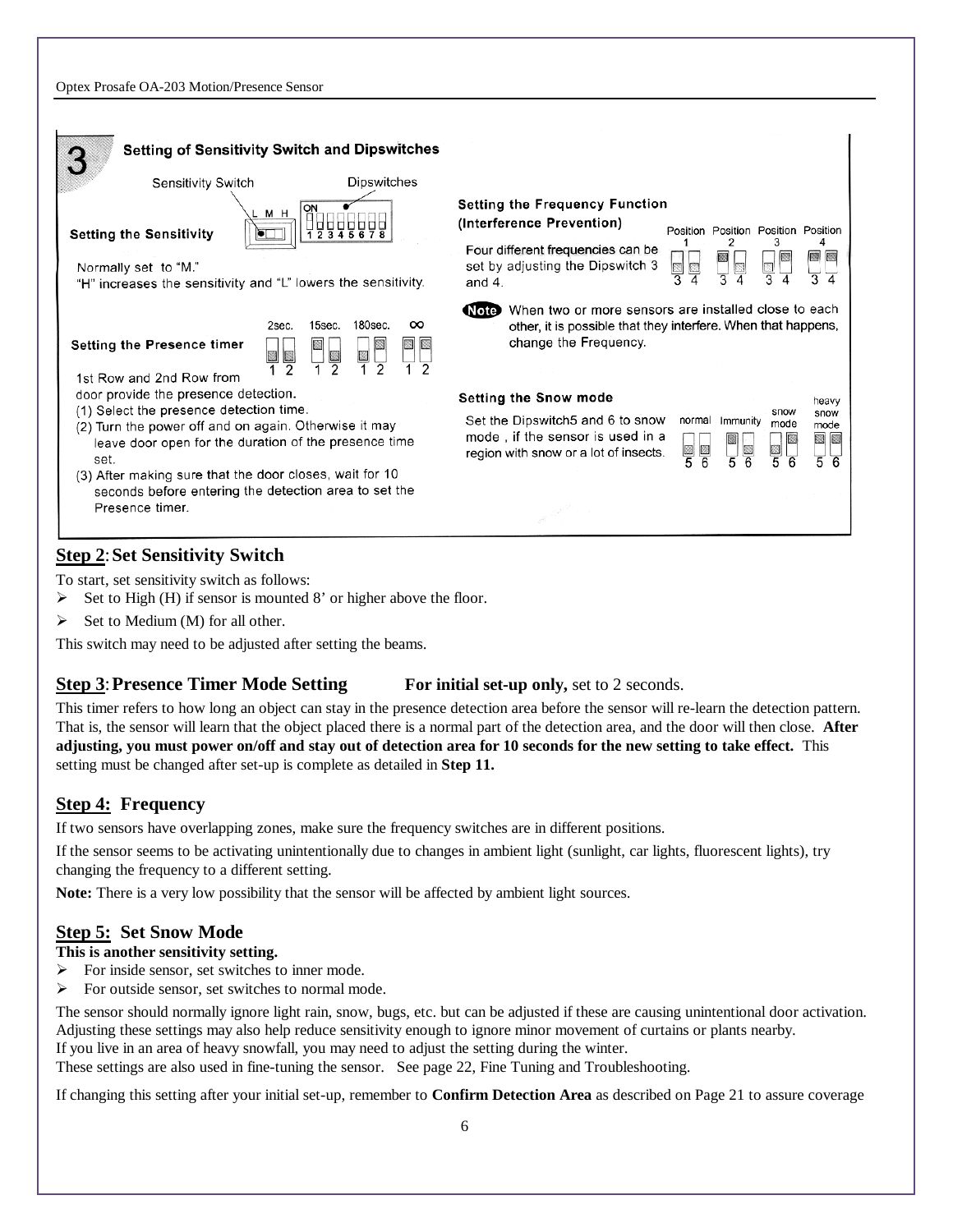as shown in Figures C, D and E.

## **Step 6: Adjustment of Area Depth**

The first beam (Presence Detection) is the Threshold Beam. "**This beam must be as close to the door as possible without detecting the door or door handle. This is your threshold protection (Fig. E)**

**For the initial set-up:** Set switches for 1 Row. (Switch 7 & 8 to the "**On"** (up) position). This will set just one row of beams (threshold), the area closest to the door. **In Step 10 you will add additional rows of beams.**



## **Step 7: Check and Adjust the Beam**

**Turn on "Power"** at the operator's main keypad and cycle the door by pushing the "Door" button on the Main Keypad.

If the door cycles continuously, one of the sensors is seeing the door or handle. (The Power/Operation Indicator light on the sensor will change to RED). Make sure you check both the inside and outside sensors.

- The **Eye** can be tilted up and down or left and right, shifting the detection pattern closer to, or away from the door, using the Area Adjustment Screw (**Eye).** Adjust only one notch at a time, wait for the Power/Operation Indicator light to turn green.
- **This beam must be as close to the door as possible** without picking up the door or handle, and must reach the floor to protect small children and pets.
- Cycle the door again. Repeat until door remains closed after cycling.
	- $\triangleright$  Shimming the outside sensor may be required to achieve this.

#### **Step 8: Confirm Detection Area**

- $\triangleright$  This 1<sup>st</sup> row of beams must also protect the "Pinch Point" (door meeting seal).
- Check detection by watching the Power/Operation Indicator light. Red indicates presence/motion detection.

Using a standard 8-1/2" x 11" piece of white paper, find the detection area by sliding the paper (at floor level) toward the door at the pinch point (Fig E). The indicator will turn red when you are in this detection area.

Figures C, D and E, below, illustrate where your beams should be to assure safe operation. Adjust both the **EYE and Sensitivity Switch** (if necessary) until this pattern is met, confirming the detection area with each adjustment. The High Sensitivity Settings will make the void spaces between beams more sensitive by radiating out, but may also pick up adjacent door movement (door or handle). Use the most sensitive setting for your particular door while making sure the beam is as close to the door as possible.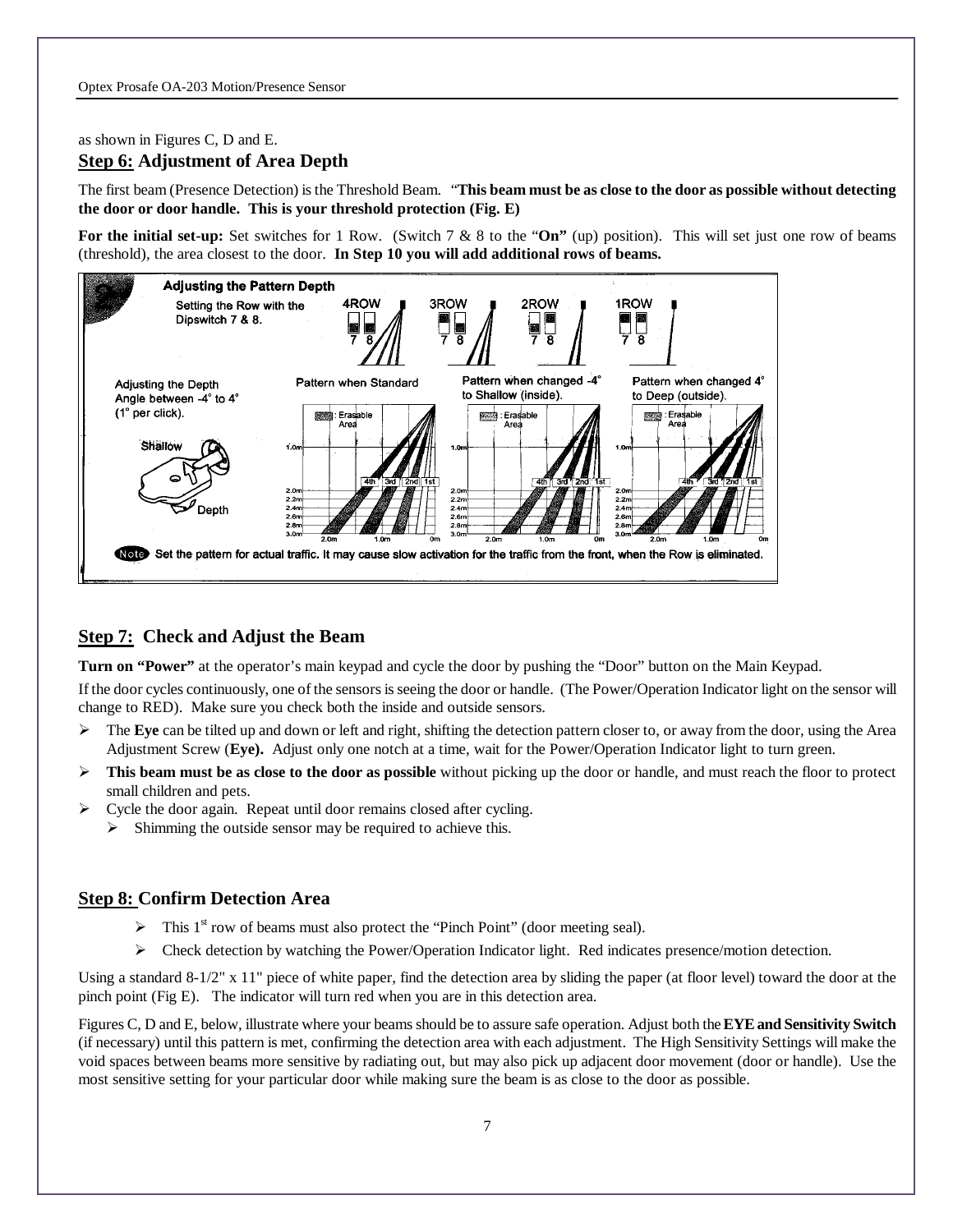



# **Step 9: Adjust Area Width**

- $\triangleright$  Use the Area Width Adjusting Levers to eliminate side area beams as shown below. Reduce only if necessary.
- $\triangleright$  The detection pattern can also be shifted left or right by tilting the eye using the Area Adjustment Screw.

(Use this to adjust beams away from a plant or curtain etc. that is a permanent object near the door and would cause unintentional door activation because of movement.

Adjust one notch at a time. **After each adjustment, recheck beams, especially at the "Pinch Point".**

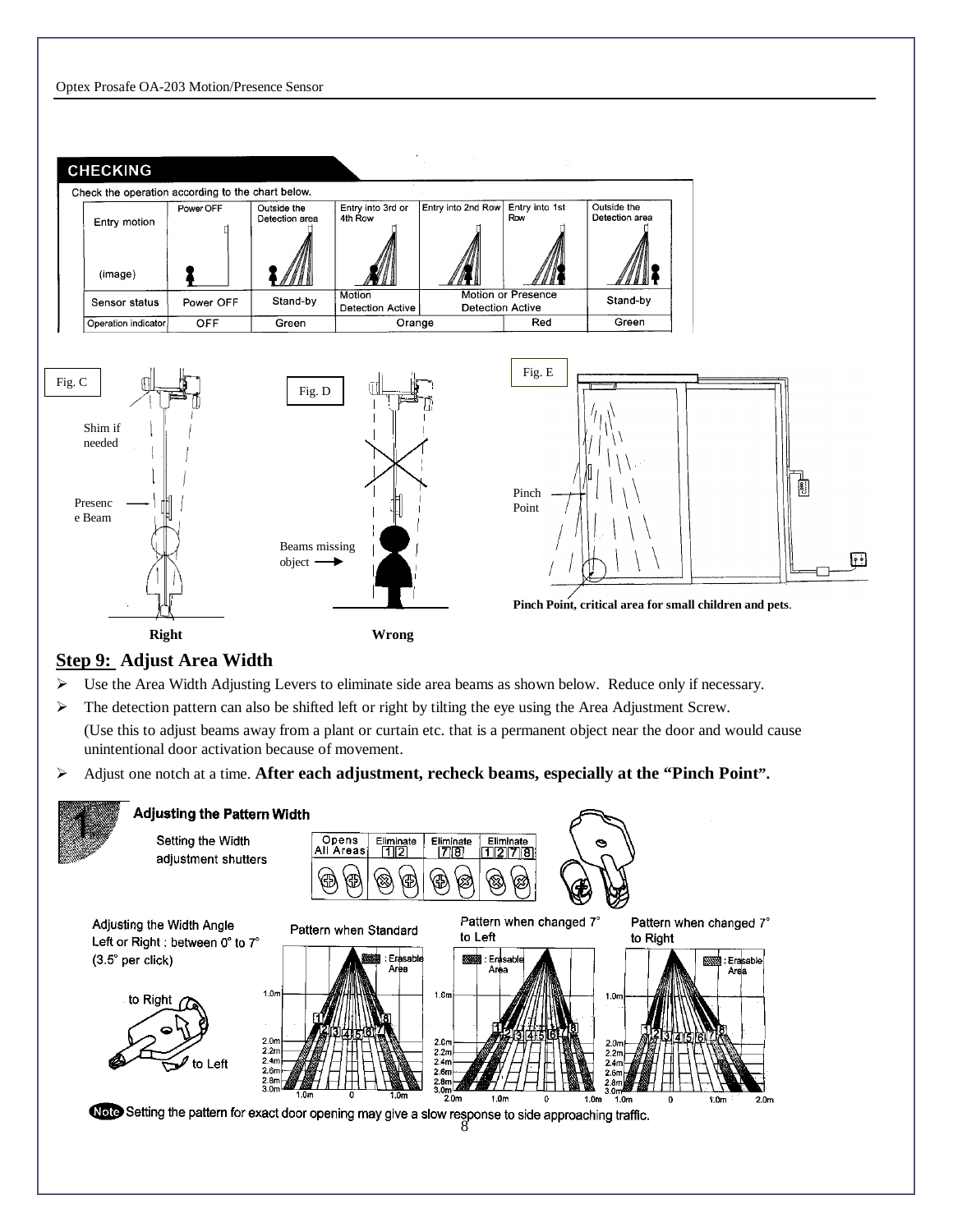# **Step 10: Add Additional Rows of Beams (See Step 6 drawing**)

The Optex OA-203 Prosafe allows for setting up to four (4) layers of beams. **For maximum protection, use as many rows as your application allows.** The space requirements around the location of the door may necessitate the use of fewer layers than recommended

- $\triangleright$  Set the sensors to four (4) layers, and then reduce one layer at a time, checking the pattern with each change. The Power/Operation indicator will change to Orange in the three (3) outer layers of beams and Red at the first layer of beams (threshold). Only reduce what is absolutely necessary.
- $\triangleright$  Single Layer For set-up only
- Two Layers Only recommended if the door will be used by people who are familiar with its operation. Not recommended on a door that will be used by children or slower moving older adults.
- > Three Layers Minimum recommended setting for most applications.
- Four Layers Best setting for most applications.

# **Step 11**: **Reset Timer**

Once all patterns are set properly, re-set the timer to a higher setting**. IMPORTANT**: After changing this setting you must power off/on and stay out of the detection area for 10 seconds before the setting takes effect.

#### 2 sec. For set-up only.

Not recommended for normal use. Sensor will only maintain the door in the open position when people in the detection area are **actively moving.**

#### 15 sec.

Recommended only when people familiar with its operation will use the door**. Not recommended on a door that will be used by children , slower moving adults or handicapped.**

#### 180 sec. Standard Setting.

This setting will be best in most applications.

# °° **Safest Setting.**

Recommended for use if the door will have a lot of users that are unfamiliar with the door. Also **best used if young children and slow moving adults & handicapped will be using the door. The sensor will not re-learn the surroundings and will hold open the door until objects/person moves out of the detection range.**

## **Step 12:**

After all settings have been checked, unplug the Maitre D'oor operator from the wall outlet. Plug back in and stay out of sensor detection area for 30 seconds to allow the sensors to memorize the final pattern.

**Remember to recheck your beams after making any adjustments. Use directions and illustrations in Step 8 to "Confirm Detection Area".**